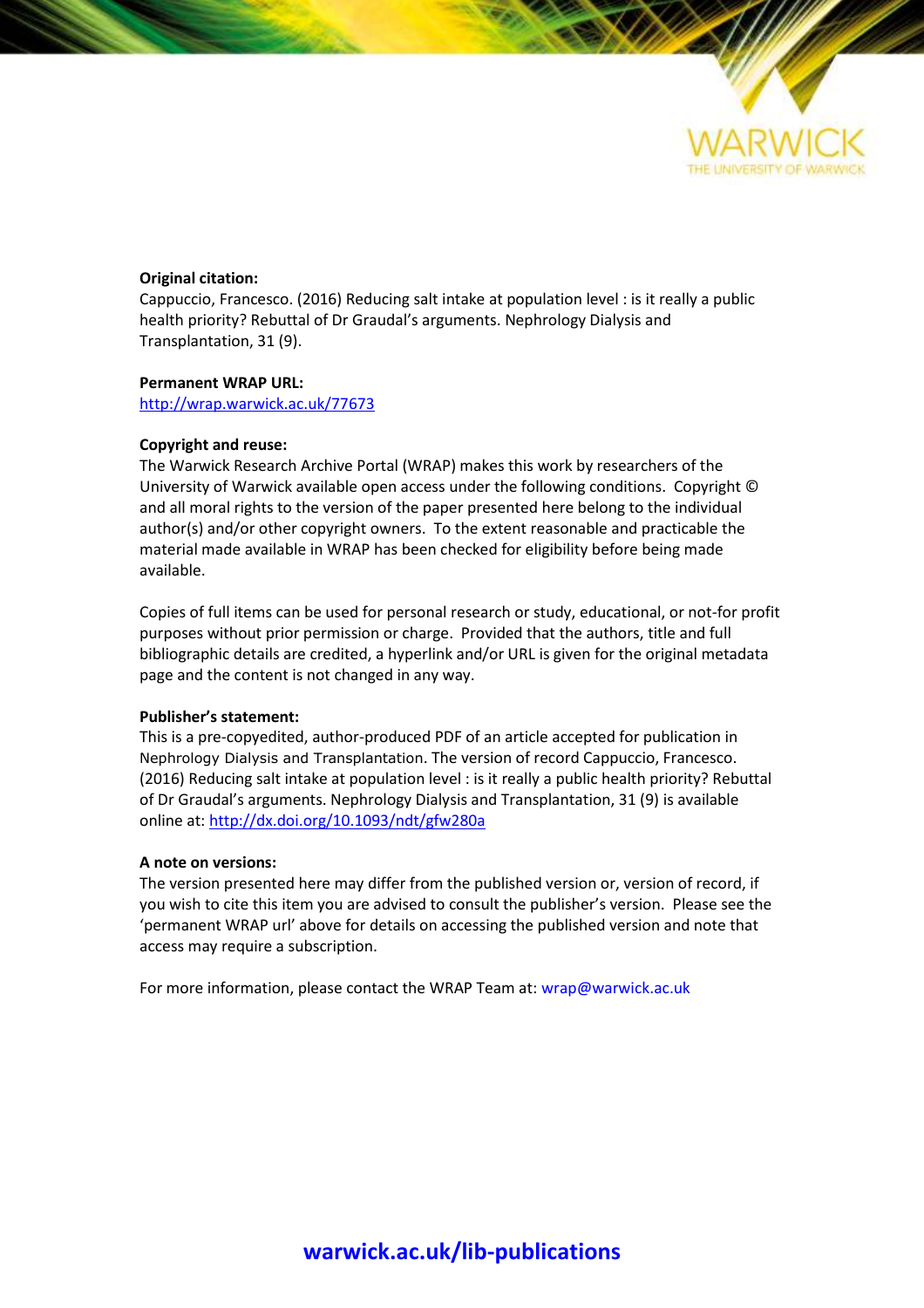$\mathbf 1$ 

| 1                    |                |                                                                                            |
|----------------------|----------------|--------------------------------------------------------------------------------------------|
| 2<br>3               | $\mathbf{1}$   | Reducing salt intake at population level: is it really a public health priority?           |
| 4                    |                |                                                                                            |
| 5<br>6               | $\overline{2}$ |                                                                                            |
| 7                    | 3              | <b>Rebuttal of Dr Graudal's arguments</b>                                                  |
| 8<br>9               | 4              |                                                                                            |
| 10<br>11             | 5              | Francesco P Cappuccio, DSc, FRCP                                                           |
| 12                   | 6              | University of Warwick, WHO Collaborating Centre, Warwick Medical School, Division of       |
| 13<br>14             | 7              | Health Sciences (Mental Health & Wellbeing), Gibbet Hill Road, Coventry, CV4 7AL, UK       |
| 15<br>16             | 8              |                                                                                            |
| 17<br>18             | 9              |                                                                                            |
| 19                   | 10             |                                                                                            |
| 20<br>21             | 11             | Word count: 700                                                                            |
| 22<br>23             | 12             | References: 7                                                                              |
| 24<br>25             | 13             |                                                                                            |
| 26<br>27             | 14             |                                                                                            |
| 28                   | 15             | Key words: blood pressure; cardiovascular disease; stroke; kidney disease; salt intake;    |
| 29<br>30             | 16             | policy                                                                                     |
| 31<br>32             | 17             |                                                                                            |
| 33<br>34             | 18             | blood pressure; CVD: cardiovascular disease;<br><b>Abbreviations: BP:</b><br>NCDs:<br>non- |
| 35                   | 19             | communicable diseases; WHO: World Health Organization                                      |
| 36<br>37             | 20             |                                                                                            |
| 38<br>39             | 21             |                                                                                            |
| 40<br>41             | 22             |                                                                                            |
| 42<br>43             | 23             |                                                                                            |
| 44                   | 24             |                                                                                            |
| 45<br>46             | 25             | <b>Correspondence to:</b>                                                                  |
| 47<br>48             | 26             | Prof. Francesco P Cappuccio                                                                |
| 49<br>50             | 27             | University of Warwick, WHO Collaborating Centre, Warwick Medical School, Division of       |
| 51<br>52             | 28             | Health Sciences (Mental Health & Wellbeing), Gibbet Hill Road, Coventry, CV4 7AL, UK       |
| 53                   | 29             | f.p.cappuccio@warwick.ac.uk                                                                |
| 54<br>55             | 30             |                                                                                            |
| 56<br>57<br>58<br>59 | 31             |                                                                                            |
| 60                   |                | $\mathbf{1}$                                                                               |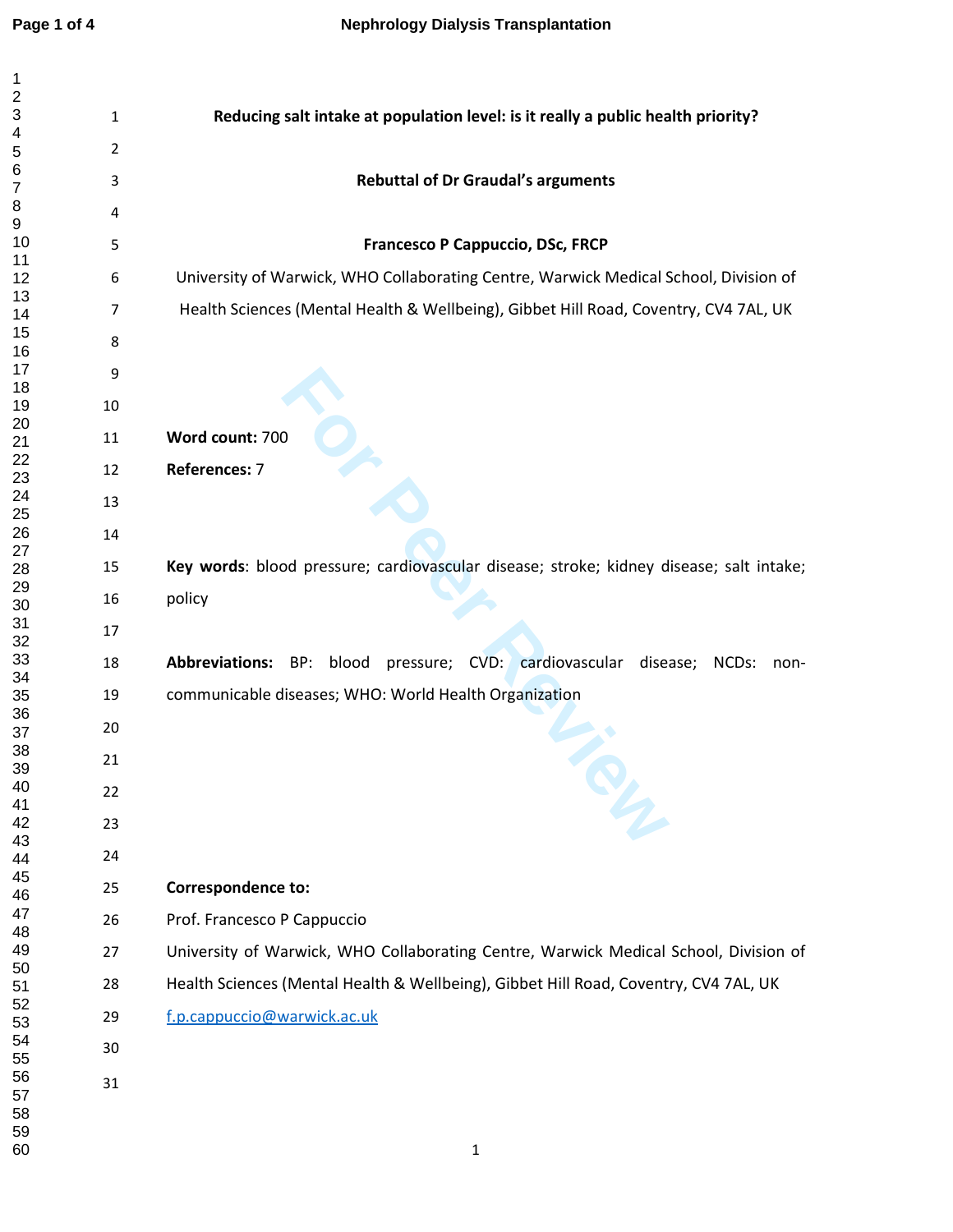Dr Graudal's hostile and scare-mongering article is full of inaccuracies, selected arguments 33 and false statements. He considers the 2013 IOM Report, the remit of which was limited<sup>1</sup>, dismissing the positions of the previous IOM Report, the World Health Organization, the US CDC, the AHA, the British NICE and many other national health organizations statements which informed the 2011 United Nations resolution and the 2013 World Health Assembly deliberation that population salt reduction strategy is the second most effective strategy for the prevention of cardiovascular disease (CVD) globally. The presence of a food industry conspiracy biasing research and co-opting unscrupulous opinion leaders to divert attention 40 from salt with surreptitious new theories has been extensively documented over the years<sup>2</sup>. On the contrary the alleged conspiracy of global health organizations in producing a sound piece of public health advice is another fabrication to divert attention again.

eptitious new theories has been extensively document<br>
e alleged conspiracy of global health organizations in<br>
th advice is another fabrication to divert attention aga<br>
alt) is <u>not</u> a nutrient. At the current levels added Sodium chloride (salt) is not a nutrient. At the current levels added to food salt is a toxic chemical. Dr Graudal makes confusion between the concepts of *usual/habitual* and *adequate/normal.* If we all smoked, smoking would be normal. If we were to define obesity today, we would have to raise the cut-off points for obesity in many countries. A body mass 48 index of 30 kg/m<sup>2</sup> would not indicate obesity because most people in the population weigh that much. If we were to define the adequate levels of physical activity, we should accept that the normality would be not exercising at all. So it is for salt intake! The *usual/habitual* levels are not *adequate/normal* levels.

Dr Graudal continues to pursue two surreptitious arguments: a) that the effect of salt reduction on blood pressure (BP) is non-existent and b) that salt reduction increases hormones that could be dangerous. His first argument is answered in my Figure 1. For the second, he only quotes his meta-analyses including short-term acute studies of salt deprivation. I have already addressed the flaw of his argument and shown that the meta-analyses published are consistent with each other that there is a beneficial effect on BP. No need to remind Dr Graudal that treatment with diuretics reduces stroke mortality and other CVD events due to the fall in BP, despite a chronic stimulation of the renin-angiotensin-aldosterone system, much greater than that seen with a moderate salt reduction.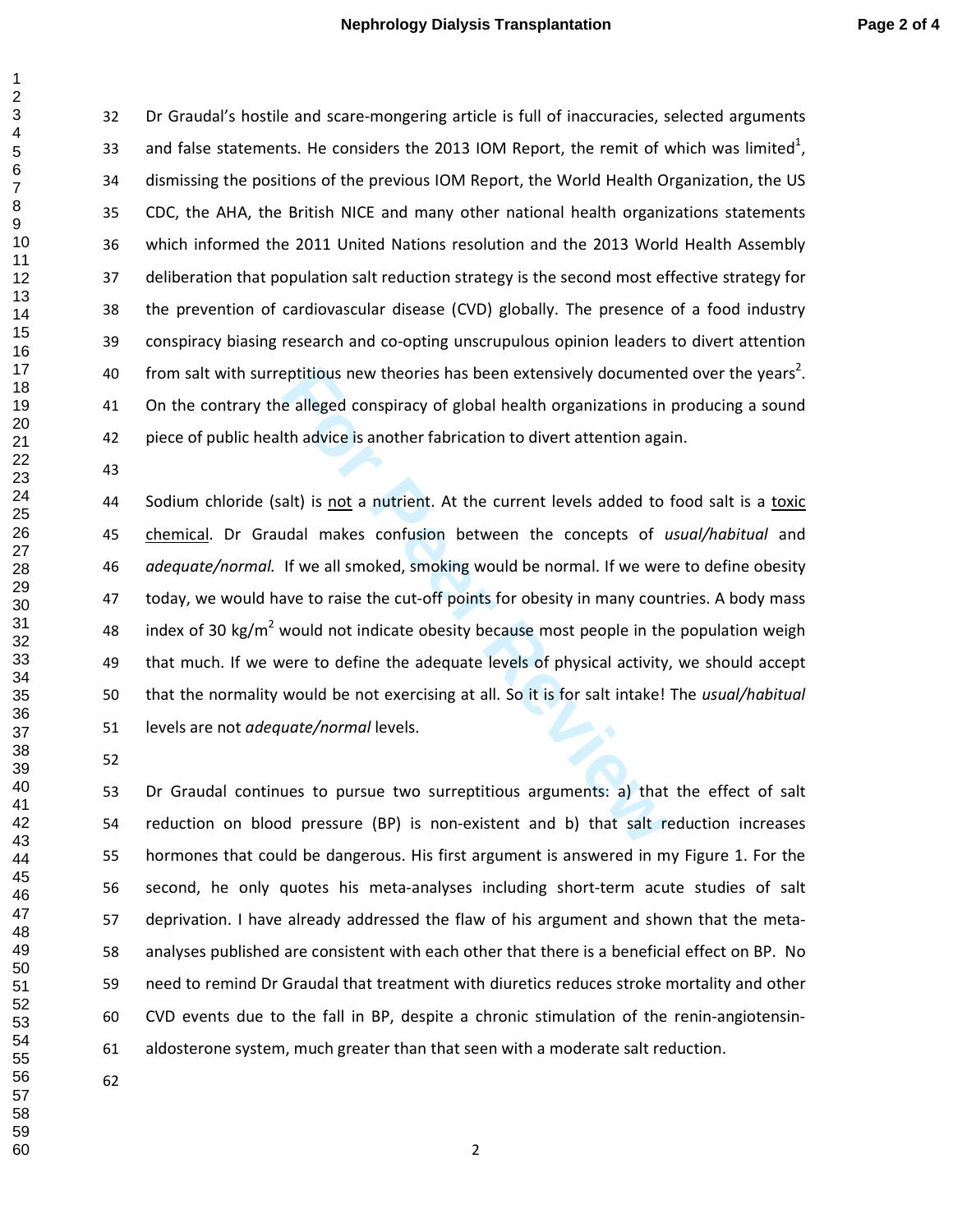### **Page 3 of 4 Nephrology Dialysis Transplantation**

There are published positions of the NHLBI, the TOHP and the DASH authors that dismiss the allegations Dr Graudal needlessly uses to win his argument. When referring to the 'WASH' group, he lumps together all those who do not agree with him (although separate and independent researchers around the world), as if they had been running studies altogether for 20 years! I would consider their results 'consistent' with each other.

For and confounding (see my Table). In brief, in the E<br>ke tertile was flawed by urine under-collections (urinar<br>nol in third tertile) and lower socio-economic status<sup>3</sup>.<br>CEND studies participants were old and sick pat<br>on d Dr Gradual maintains that population moderate salt reduction kills. This is an irresponsible statement based on few selected studies (mostly observational) that are flawed for the presence of biases and confounding (see my Table). In brief, in the EPOGH cohort, the lowest sodium intake tertile was flawed by urine under-collections (urinary creatinine in first 73 tertile 12 v 16 mmol in third tertile) and lower socio-economic status<sup>3</sup>. In the analysis of ONTARGET/TRANSCEND studies participants were old and sick patients on multiple 75 medications (29% on diuretics but 41% of them in the lowest sodium group)<sup>4</sup> and sodium 76 intake was estimated using inaccurate methods<sup>5</sup>. Finally the PURE Study<sup>6-7</sup>is flawed on many grounds. The sodium measurement by single fasting morning urine collection to assess 78 individuals' salt intake is unreliable and biased. The sodium study only included ~100,000 of the ~160,000 participants, introducing a self-selection bias, and there were fewer participants from India and more from China, the majority with ill-health (hypertension, BP medications, CHD, CVD). The lower sodium group (<3g per day equivalent to <7.5g salt per 82 day) was unable to discriminate on a 'low' salt intake of <5g, hence the result are irrelevant to the debate on population salt reduction and targets. Finally, compared to the 'higher' sodium group, those in the 'lower' sodium group were older, had fewer men, Asians and smokers and higher LDL-cholesterol, history of CVD, diabetes, medication use, therefore biasing the 'lower' sodium group to older men with ill-health, hence the reverse causality risk of dying earlier!

- -

- 
- 
- 
-